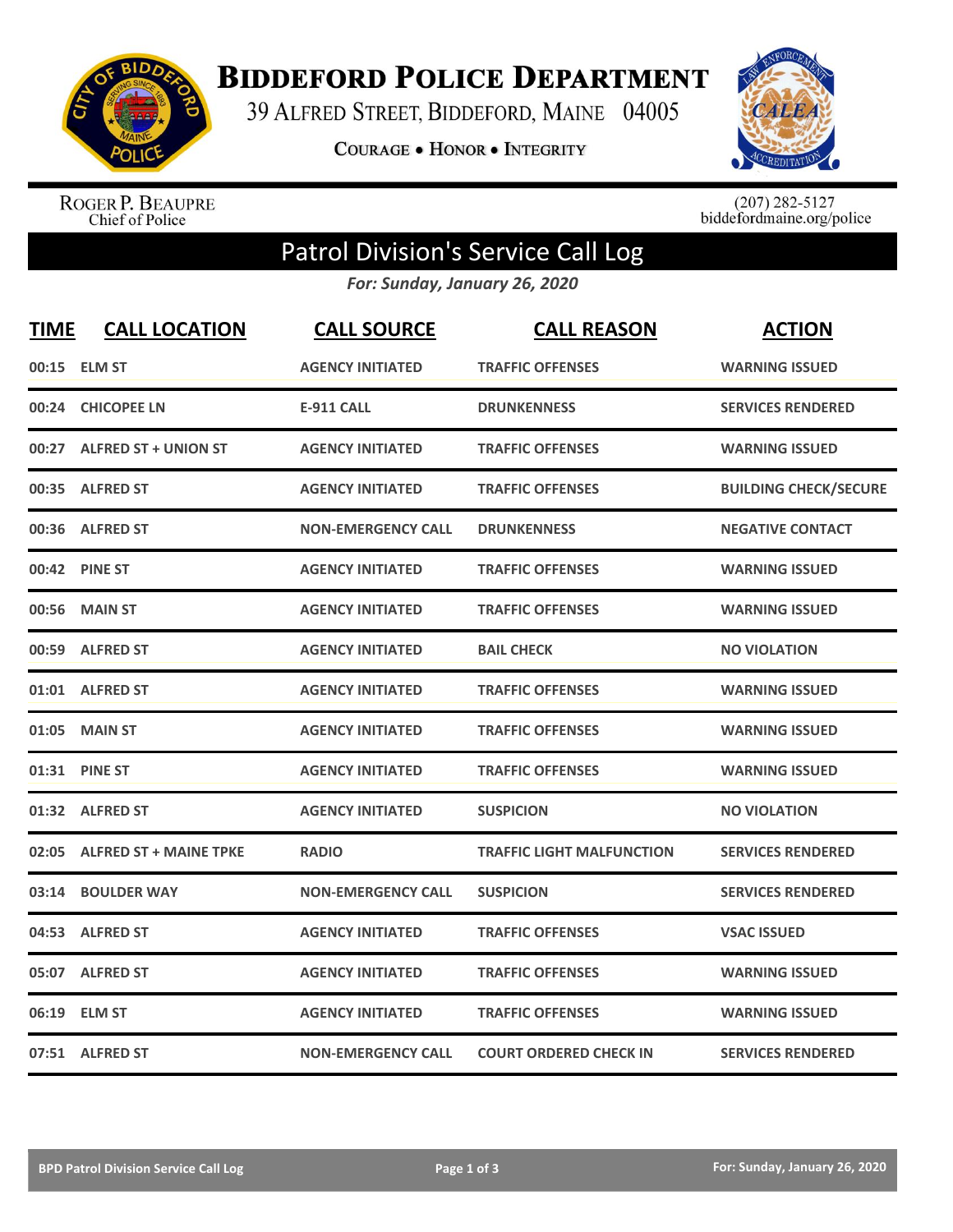| <b>TIME</b> | <b>CALL LOCATION</b> | <b>CALL SOURCE</b>                                        | <b>CALL REASON</b>                                               | <b>ACTION</b>                |
|-------------|----------------------|-----------------------------------------------------------|------------------------------------------------------------------|------------------------------|
| 09:09       | <b>POOL ST</b>       | <b>AGENCY INITIATED</b>                                   | <b>OPER AFTER SUSPENSION</b>                                     | <b>CITATION ISSUED</b>       |
|             |                      |                                                           | OFFENDER: KAREN M HICKS  AGE: 46  RESIDENT OF: BIDDEFORD, ME     |                              |
|             |                      | CHARGE: OPERATING WHILE LICENSE SUSPENDED OR REVOKED      |                                                                  |                              |
|             | 09:12 ALFRED ST      | <b>NON-EMERGENCY CALL</b>                                 | <b>VIOL PROTECTION FROM ABUSE</b>                                | <b>ARREST(S) MADE</b>        |
|             |                      |                                                           | OFFENDER: KYLE JAMES RICKER  AGE: 20  RESIDENT OF: BIDDEFORD, ME |                              |
|             |                      | CHARGE: VIOLATING PROTECTION FROM ABUSE ORDER (2 charges) |                                                                  |                              |
|             | 11:39 PEARL ST       | <b>E-911 CALL</b>                                         | 911 MISUSE                                                       | <b>NO ACTION REQUIRED</b>    |
| 11:49       | <b>MAIN ST</b>       | <b>NON-EMERGENCY CALL</b>                                 | <b>ARTICLES LOST/FOUND</b>                                       | <b>SERVICES RENDERED</b>     |
|             | 12:11 ANDREWS RD     | <b>E-911 CALL</b>                                         | 911 MISUSE                                                       | <b>NO ACTION REQUIRED</b>    |
|             | 12:15 ANDREWS RD     | <b>E-911 CALL</b>                                         | 911 MISUSE                                                       | <b>NO ACTION REQUIRED</b>    |
|             | 12:17 ALFRED ST      | <b>NON-EMERGENCY CALL</b>                                 | <b>SUSPICION</b>                                                 | <b>REPORT TAKEN</b>          |
|             | 12:26 BARRA RD       | <b>E-911 CALL</b>                                         | 911 MISUSE                                                       | <b>SERVICES RENDERED</b>     |
|             | 12:27 ALFRED ST      | <b>NON-EMERGENCY CALL</b>                                 | <b>COURT ORDERED CHECK IN</b>                                    | <b>SERVICES RENDERED</b>     |
| 12:43       | <b>SUMMER ST</b>     | <b>WALK-IN AT STATION</b>                                 | <b>PROPERTY RETRIEVAL FORM</b>                                   | <b>SERVICES RENDERED</b>     |
|             | 12:52 JEFFERSON ST   | <b>NON-EMERGENCY CALL</b>                                 | <b>TRESPASSING</b>                                               | <b>SERVICES RENDERED</b>     |
|             | 12:53 POOL ST        | <b>WALK-IN AT STATION</b>                                 | <b>ARTICLES LOST/FOUND</b>                                       | <b>SERVICES RENDERED</b>     |
|             | 13:34 BRIARWOOD DR   | <b>E-911 CALL</b>                                         | 911 MISUSE                                                       | <b>SERVICES RENDERED</b>     |
|             | 13:35 BRIARWOOD DR   | E-911 CALL                                                | 911 MISUSE                                                       | <b>SERVICES RENDERED</b>     |
|             | 14:23 ELM ST         | <b>E-911 CALL</b>                                         | 911 MISUSE                                                       | <b>SERVICES RENDERED</b>     |
|             | 14:27 ELM ST         | <b>NON-EMERGENCY CALL</b>                                 | <b>ANIMAL COMPLAINT</b>                                          | <b>SERVICES RENDERED</b>     |
|             | 14:52 WESTMORE AVE   | <b>NON-EMERGENCY CALL</b>                                 | <b>ALL OTHER</b>                                                 | <b>REFERRED OTHER AGENCY</b> |
|             | 14:57 ELM ST         | <b>E-911 CALL</b>                                         | 911 MISUSE                                                       | <b>SERVICES RENDERED</b>     |

| 15:06 | <b>ALFRED ST</b>            | <b>WALK-IN AT STATION</b> | <b>THEFT</b>            | <b>SERVICES RENDERED</b>     |
|-------|-----------------------------|---------------------------|-------------------------|------------------------------|
| 15:09 | <b>SOUTH ST</b>             | <b>NON-EMERGENCY CALL</b> | <b>ROAD HAZARD</b>      | <b>REFERRED OTHER AGENCY</b> |
|       | 15:33 ELM ST                | <b>NON-EMERGENCY CALL</b> | <b>SUSPICION</b>        | <b>NEGATIVE CONTACT</b>      |
|       | 15:41 ELM ST                | <b>E-911 CALL</b>         | 911 MISUSE              | <b>SERVICES RENDERED</b>     |
|       | 16:06 ELM ST                | <b>AGENCY INITIATED</b>   | <b>TRAFFIC OFFENSES</b> | <b>WARNING ISSUED</b>        |
| 16:28 | <b>GRAHAM ST + BIRCH ST</b> | <b>AGENCY INITIATED</b>   | <b>TRAFFIC OFFENSES</b> | <b>WARNING ISSUED</b>        |